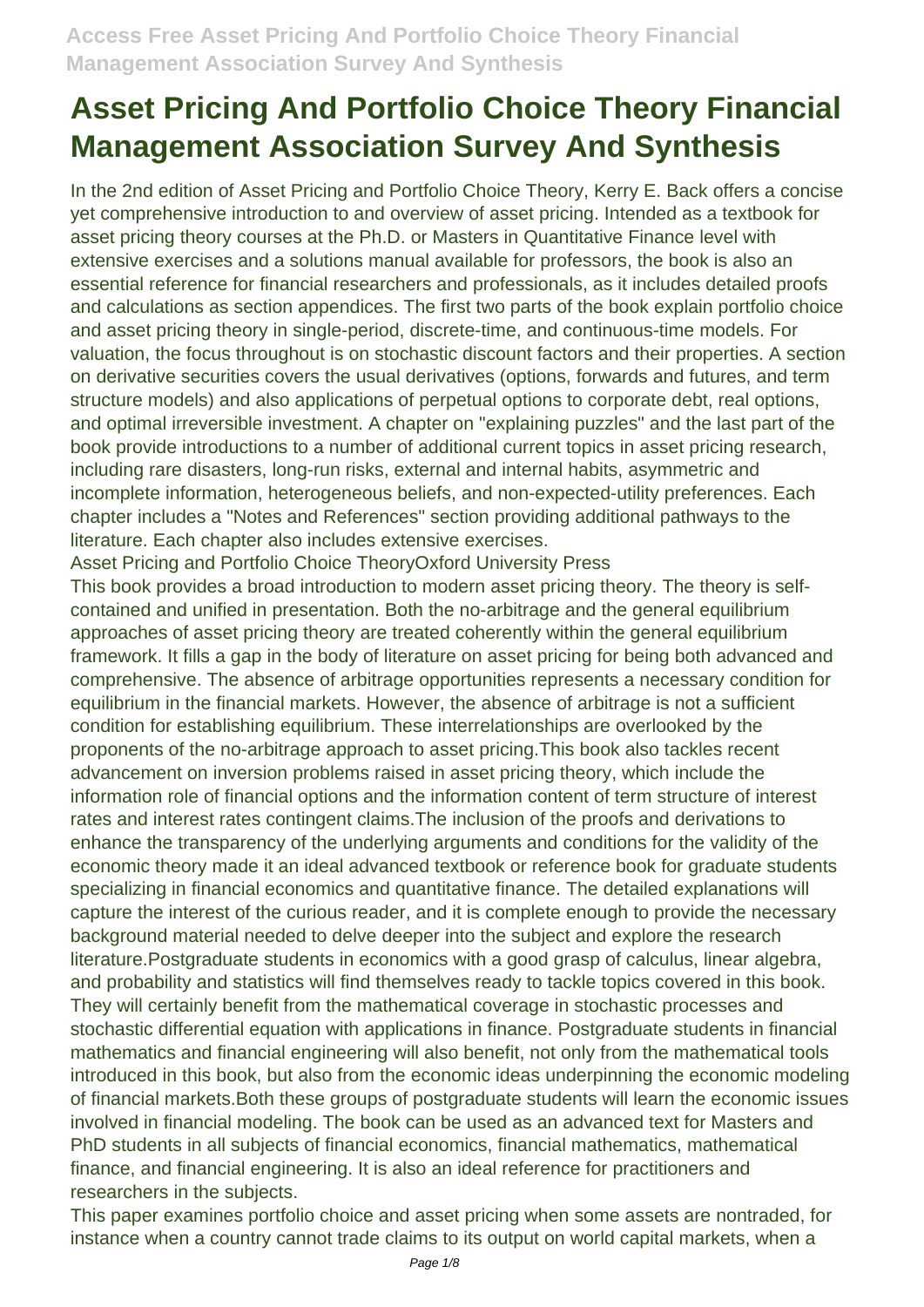government cannot trade claims to future tax revenues, or when an individual cannot trade claims to his future wages. The close relation between portfolio choice with and implicit pricing of nontraded assets is emphasized. A variant of Cox, Ingersoll and Ross's Fundamental Valuation Equation is derived and used to interpret the optimal portfolio. Explicit solutions are presented to the portfolio and pricing problem for some special cases, including when income from the nontraded assets is a diffusion process, not spanned by traded assets, and affected by a state variable.

We analyze a model of optimal consumption and portfolio selection in which consumption services are generated by holding a durable good. The durable good is illiquid in that a transaction cost must be paid when the good is sold. It is shown that optimal consumption is not a smooth function of wealth; it is optimal for the consumer to wait until a large change in wealth occurs before adjusting his consumption. As a consequence, the consumption based capital asset pricing model fails to hold. Nevertheless, it is shown that the standard, one factor, market portfolio based capital asset pricing model does hold in this environment. It is shown that the optimal durable level is characterized by three numbers (not random variables), say x, y, and z (where x

This book is intended as a textbook for Ph.D. students in finance and as a reference book for academics. It is written at an introductory level but includes detailed proofs and calculations as section appendices. It covers the classical results on single-period, discrete-time, and continuous-time models. It also treats various proposed explanations for the equity premium and risk-free rate puzzles: persistent heterogeneous idiosyncratic risks, internal habits, external habits, and recursive utility. Most of the book assumes rational behavior, but two topics important for behavioral finance are covered: heterogeneous beliefs and nonexpected-utility preferences. There are also chapters on asymmetric information and production models. The book includes numerous exercises designed to provide practice with the concepts and also to introduce additional results. Each chapter concludes with a notes and references section that supplies references to additional developments in the field.

Winner of the prestigious Paul A. Samuelson Award for scholarly writing on lifelong financial security, John Cochrane's Asset Pricing now appears in a revised edition that unifies and brings the science of asset pricing up to date for advanced students and professionals. Cochrane traces the pricing of all assets back to a single idea--price equals expected discounted payoff--that captures the macro-economic risks underlying each security's value. By using a single, stochastic discount factor rather than a separate set of tricks for each asset class, Cochrane builds a unified account of modern asset pricing. He presents applications to stocks, bonds, and options. Each model--consumption based, CAPM, multifactor, term structure, and option pricing--is derived as a different specification of the discounted factor. The discount factor framework also leads to a state-space geometry for mean-variance frontiers and asset pricing models. It puts payoffs in different states of nature on the axes rather than mean and variance of return, leading to a new and conveniently linear geometrical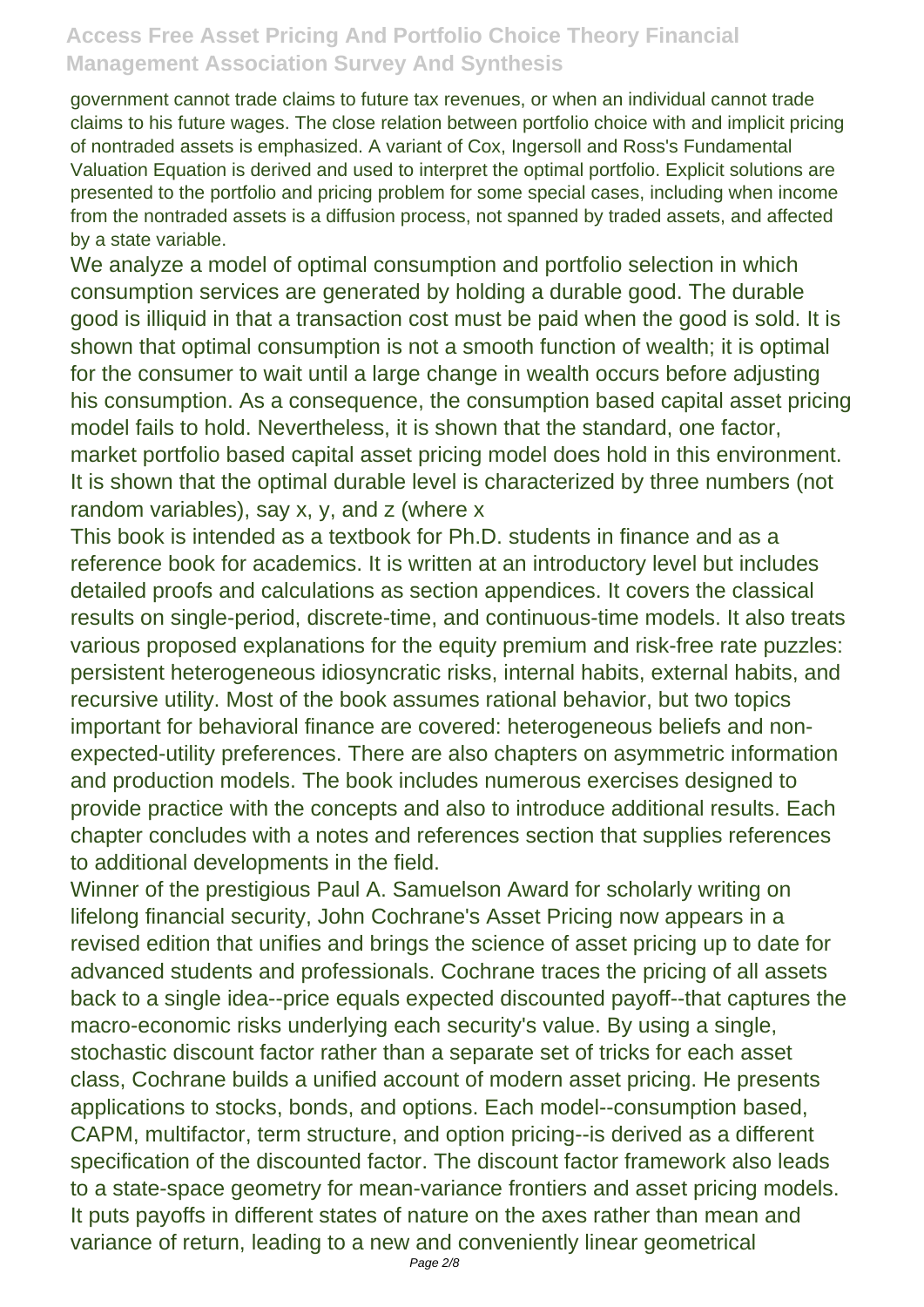representation of asset pricing ideas. Cochrane approaches empirical work with the Generalized Method of Moments, which studies sample average prices and discounted payoffs to determine whether price does equal expected discounted payoff. He translates between the discount factor, GMM, and state-space language and the beta, mean-variance, and regression language common in empirical work and earlier theory. The book also includes a review of recent empirical work on return predictability, value and other puzzles in the cross section, and equity premium puzzles and their resolution. Written to be a summary for academics and professionals as well as a textbook, this book condenses and advances recent scholarship in financial economics. Asset Pricing Theory is an advanced textbook for doctoral students and researchers that offers a modern introduction to the theoretical and methodological foundations of competitive asset pricing. Costis Skiadas develops in depth the fundamentals of arbitrage pricing, mean-variance analysis, equilibrium pricing, and optimal consumption/portfolio choice in discrete settings, but with emphasis on geometric and martingale methods that facilitate an effortless transition to the more advanced continuous-time theory. Among the book's many innovations are its use of recursive utility as the benchmark representation of dynamic preferences, and an associated theory of equilibrium pricing and optimal portfolio choice that goes beyond the existing literature. Asset Pricing Theory is complete with extensive exercises at the end of every chapter and comprehensive mathematical appendixes, making this book a self-contained resource for graduate students and academic researchers, as well as mathematically sophisticated practitioners seeking a deeper understanding of concepts and methods on which practical models are built. Covers in depth the modern theoretical foundations of competitive asset pricing and consumption/portfolio choice Uses recursive utility as the benchmark preference representation in dynamic settings Sets the foundations for advanced modeling using geometric arguments and martingale methodology Features self-contained mathematical appendixes Includes extensive end-of-chapter exercises The second essay, "Non-durable Consumption Volatility and Illiquid Assets," finds that factors beyond the volatility of asset payoffs may significantly affect the volatility of the agent's consumption stream. The empirical failure of consumption-based asset pricing models is often attributed to the lack of volatility in aggregate measures of consumption. However, I illustrate in this paper that frictions faced by agents may lead to much higher levels of volatility in individual consumption than we observe in the aggregate data. I develop a life-cycle model of in which the consumer derives utility from non-durable consumption and stock in a risky asset: housing. Non-convex adjustment costs generate lumpy changes in the stock of the risky asset over the life-cycle. The model predicts that non-durable consumption volatility is increasing in both the ability to borrow against the assets held in the consumer's portfolio and in the illiquidity of the portfolio.

From the field's leading authority, the most authoritative and comprehensive advancedlevel textbook on asset pricing In Financial Decisions and Markets, John Campbell, one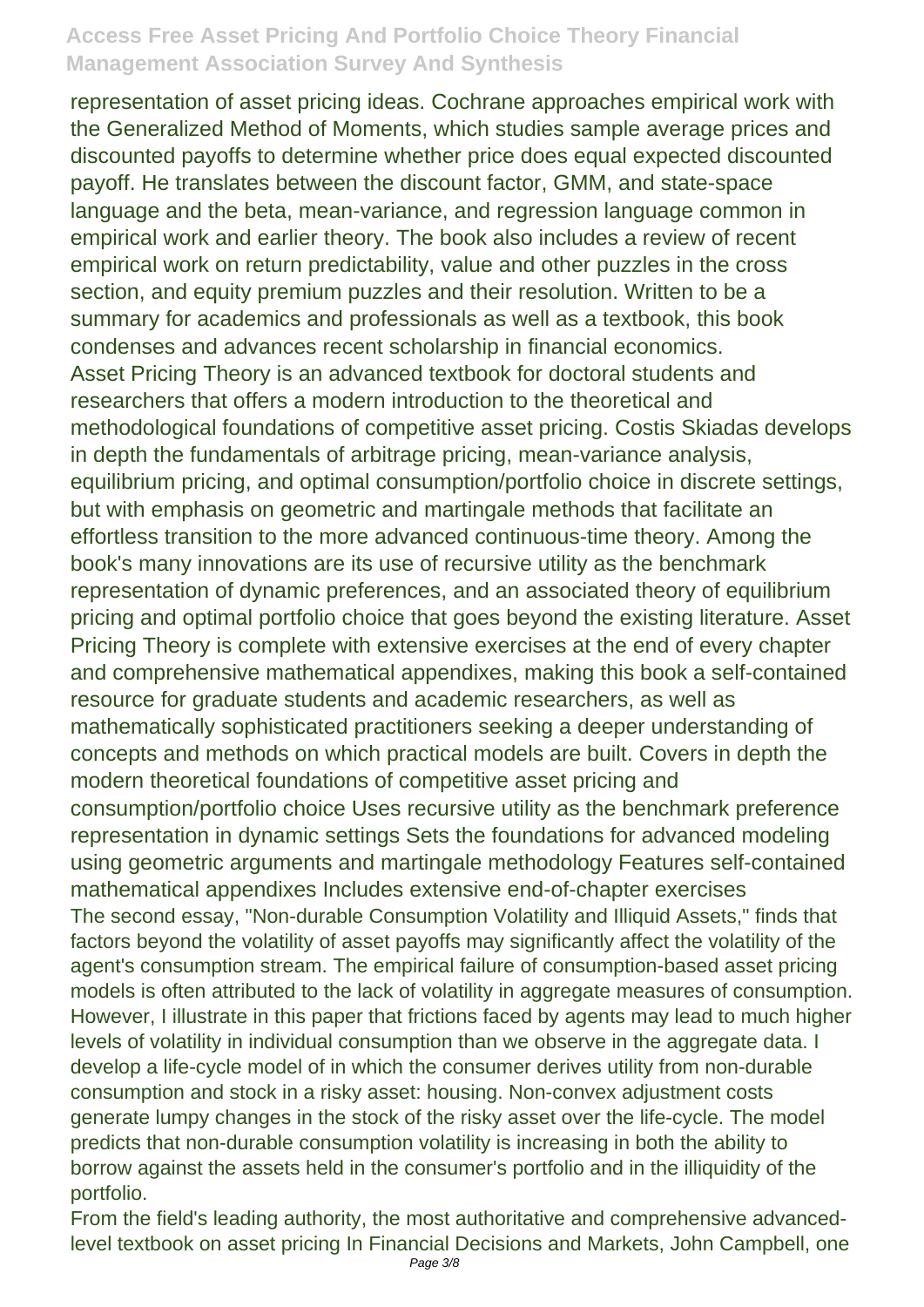of the field's most respected authorities, provides a broad graduate-level overview of asset pricing. He introduces students to leading theories of portfolio choice, their implications for asset prices, and empirical patterns of risk and return in financial markets. Campbell emphasizes the interplay of theory and evidence, as theorists respond to empirical puzzles by developing models with new testable implications. The book shows how models make predictions not only about asset prices but also about investors' financial positions, and how they often draw on insights from behavioral economics. After a careful introduction to single-period models, Campbell develops multiperiod models with time-varying discount rates, reviews the leading approaches to consumption-based asset pricing, and integrates the study of equities and fixed-income securities. He discusses models with heterogeneous agents who use financial markets to share their risks, but also may speculate against one another on the basis of different beliefs or private information. Campbell takes a broad view of the field, linking asset pricing to related areas, including financial econometrics, household finance, and macroeconomics. The textbook works in discrete time throughout, and does not require stochastic calculus. Problems are provided at the end of each chapter to challenge students to develop their understanding of the main issues in financial economics. The most comprehensive and balanced textbook on asset pricing available, Financial Decisions and Markets is an essential resource for all graduate students and practitioners in finance and related fields. Integrated treatment of asset pricing theory and empirical evidence Emphasis on investors' decisions Broad view linking the field to financial econometrics, household finance, and macroeconomics Topics treated in discrete time, with no requirement for stochastic calculus Forthcoming solutions manual for problems available to professors

This book proposes a new capital asset pricing model dubbed the ZCAPM that outperforms other popular models in empirical tests using US stock returns. The ZCAPM is derived from Fischer Blacks well-known zero-beta CAPM, itself a more general form of the famous capital asset pricing model (CAPM) by 1990 Nobel Laureate William Sharpe and others. It is widely accepted that the CAPM has failed in its theoretical relation between market beta risk and average stock returns, as numerous studies have shown that it does not work in the real world with empirical stock return data. The upshot of the CAPMs failure is that many new factors have been proposed by researchers. However, the number of factors proposed by authors has steadily increased into the hundreds over the past three decades. This new ZCAPM is a pathbreaking asset pricing model that is shown to outperform popular models currently in practice in finance across different test assets and time periods. Since asset pricing is central to the field of finance, it can be broadly employed across many areas, including investment analysis, cost of equity analyses, valuation, corporate decision making, pension portfolio management, etc. The ZCAPM represents a revolution in finance that proves the CAPM as conceived by Sharpe and others is alive and well in a new form, and will certainly be of interest to academics, researchers, students, and professionals of finance, investing, and economics. James W. Kolari is the JP Morgan Chase Professor of Finance and Academic Director of the Commercial Banking Program in the Department of Finance at Texas A&M University, USA. Wei Liu is Senior Quantitative Analyst for USAA Bank with duties building and implementing models for bank stress tests, marketing programs, and credit risk analyses. Jianhua Z. Huang is a Professor of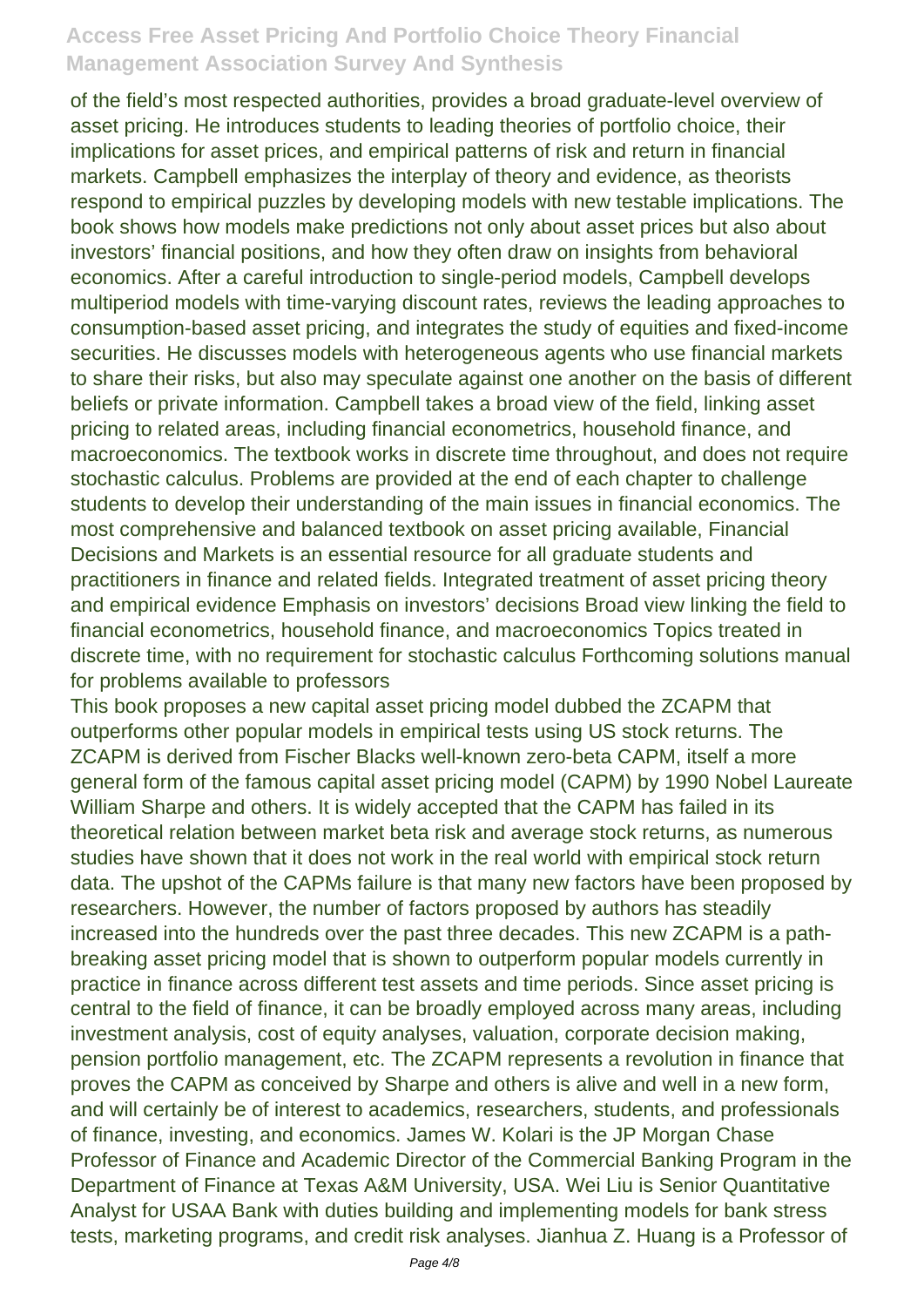Statistics and Arseven/Mitchell Chair in Astronomical Statistics in the Department of Statistics at Texas A&M University, USA. .

Theory of Asset Pricing unifies the central tenets and techniques of asset valuation into a single, comprehensive resource that is ideal for the first PhD course in asset pricing. By striking a balance between fundamental theories and cutting-edge research, Pennacchi offers the reader a well-rounded introduction to modern asset pricing theory that does not require a high level of mathematical complexity.

Academic finance has had a remarkable impact on many financial services. Yet longterm investors have received curiously little guidance from academic financial economists. Mean-variance analysis, developed almost fifty years ago, has provided a basic paradigm for portfolio choice. This approach usefully emphasizes the ability of diversification to reduce risk, but it ignores several critically important factors. Most notably, the analysis is static; it assumes that investors care only about risks to wealth one period ahead. However, many investors—-both individuals and institutions such as charitable foundations or universities—-seek to finance a stream of consumption over a long lifetime. In addition, mean-variance analysis treats financial wealth in isolation from income. Long-term investors typically receive a stream of income and use it, along with financial wealth, to support their consumption. At the theoretical level, it is well understood that the solution to a long-term portfolio choice problem can be very different from the solution to a short-term problem. Long-term investors care about intertemporal shocks to investment opportunities and labor income as well as shocks to wealth itself, and they may use financial assets to hedge their intertemporal risks. This should be important in practice because there is a great deal of empirical evidence that investment opportunities—-both interest rates and risk premia on bonds and stocks—-vary through time. Yet this insight has had little influence on investment practice because it is hard to solve for optimal portfolios in intertemporal models. This book seeks to develop the intertemporal approach into an empirical paradigm that can compete with the standard mean-variance analysis. The book shows that long-term inflation-indexed bonds are the riskless asset for long-term investors, it explains the conditions under which stocks are safer assets for long-term than for short-term investors, and it shows how labor income influences portfolio choice. These results shed new light on the rules of thumb used by financial planners. The book explains recent advances in both analytical and numerical methods, and shows how they can be used to understand the portfolio choice problems of long-term investors. In the ??1rst essay, I decompose in??2ation risk into (i) a part that is correlated with

real returns on the market portfolio and factors that determine investor0?9s preferences and investment opportunities and (ii) a residual part. I show that only the ??1rst part earns a risk premium. All nominal Treasury bonds, including the nominal money-market account, are equally exposed to the residual part except in??2ation-protected Treasury bonds, which provide a means to hedge it. Every investor should put 100% of his wealth in the market portfolio and in??2ation-protected Treasury bonds and hold a zeroinvestment portfolio of nominal Treasury bonds and the nominal money market account. In the second essay, I solve the dynamic asset allocation problem of ??1nite lived, constant relative risk averse investors who face in??2ation risk and can invest in cash, nominal bonds, equity, and in??2ation-protected bonds when the investment opportunityset is determined by the expected in??2ation rate. I estimate the model with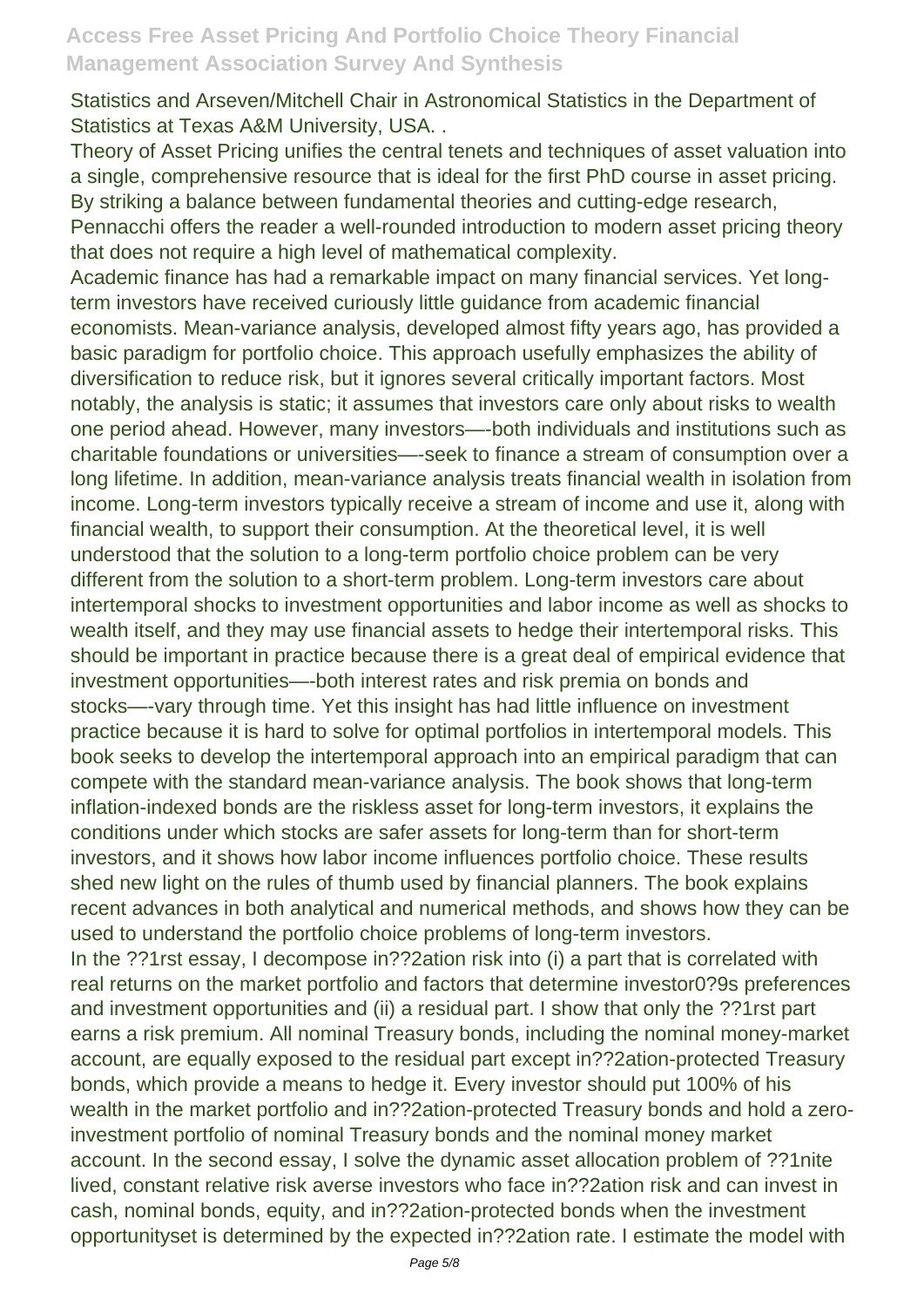nominal bond, in??2ation, and stock market data and show that if expected in??2ation increases, then investors should substitute in??2ation-protected bonds for stocks and they should borrow cash to buy long-term nominal bonds. In the lastessay, I discuss how heterogeneity in preferences among investors withexternal non-addictive habit forming preferences a??0ects the equilibrium nominal term structure of interest rates in a pure continuous time exchange economy and complete securities markets. Aggregate real consumption growth and in??2ation are exogenously speci??1ed and contain stochastic components thata??0ect their means andvolatilities. There are two classes of investors who have external habit forming preferences and di??0erent localcurvatures oftheir utility functions. The e??0ects of time varying risk aversion and di??0erent in??2ation regimes on the nominal short rate and the nominal market price of risk are explored, and simple formulas for nominal bonds, real bonds, and in??2ation risk premia that can be numerically evaluated using Monte Carlo simulation techniques are provided.

In Investors and Markets, Nobel Prize-winning financial economist William Sharpe shows that investment professionals cannot make good portfolio choices unless they understand the determinants of asset prices. But until now asset-price analysis has largely been inaccessible to everyone except PhDs in financial economics. In this book, Sharpe changes that by setting out his state-of-the-art approach to asset pricing in a nonmathematical form that will be comprehensible to a broad range of investment professionals, including investment advisors, money managers, and financial analysts. Bridging the gap between the best financial theory and investment practice, Investors and Markets will help investment professionals make better portfolio choices by being smarter about asset prices. Based on Sharpe's Princeton Lectures in Finance, Investors and Markets presents a method of analyzing asset prices that accounts for the real behavior of investors. Sharpe makes this technique accessible through a new, one-of-a-kind computer program (available for free on his Web site, at http://www.stanford.edu/~wfsharpe/apsim/index.html) that enables users to create

virtual markets, setting the starting conditions and then allowing trading until equilibrium is reached and trading stops. Program users can then analyze the final portfolios and asset prices, see expected returns, and measure risk. In addition to popularizing the most sophisticated form of asset-price analysis, Investors and Markets summarizes much of Sharpe's most important previous work and reflects a lifetime of thinking about investing by one of the leading minds in financial economics. Any serious investment professional will benefit from Sharpe's unique insights.

This is a thoroughly updated edition of Dynamic Asset Pricing Theory, the standard text for doctoral students and researchers on the theory of asset pricing and portfolio selection in multiperiod settings under uncertainty. The asset pricing results are based on the three increasingly restrictive assumptions: absence of arbitrage, single-agent optimality, and equilibrium. These results are unified with two key concepts, state prices and martingales. Technicalities are given relatively little emphasis, so as to draw connections between these concepts and to make plain the similarities between discrete and continuous-time models. Readers will be particularly intrigued by this latest edition's most significant new feature: a chapter on corporate securities that offers alternative approaches to the valuation of corporate debt. Also, while much of the continuous-time portion of the theory is based on Brownian motion, this third edition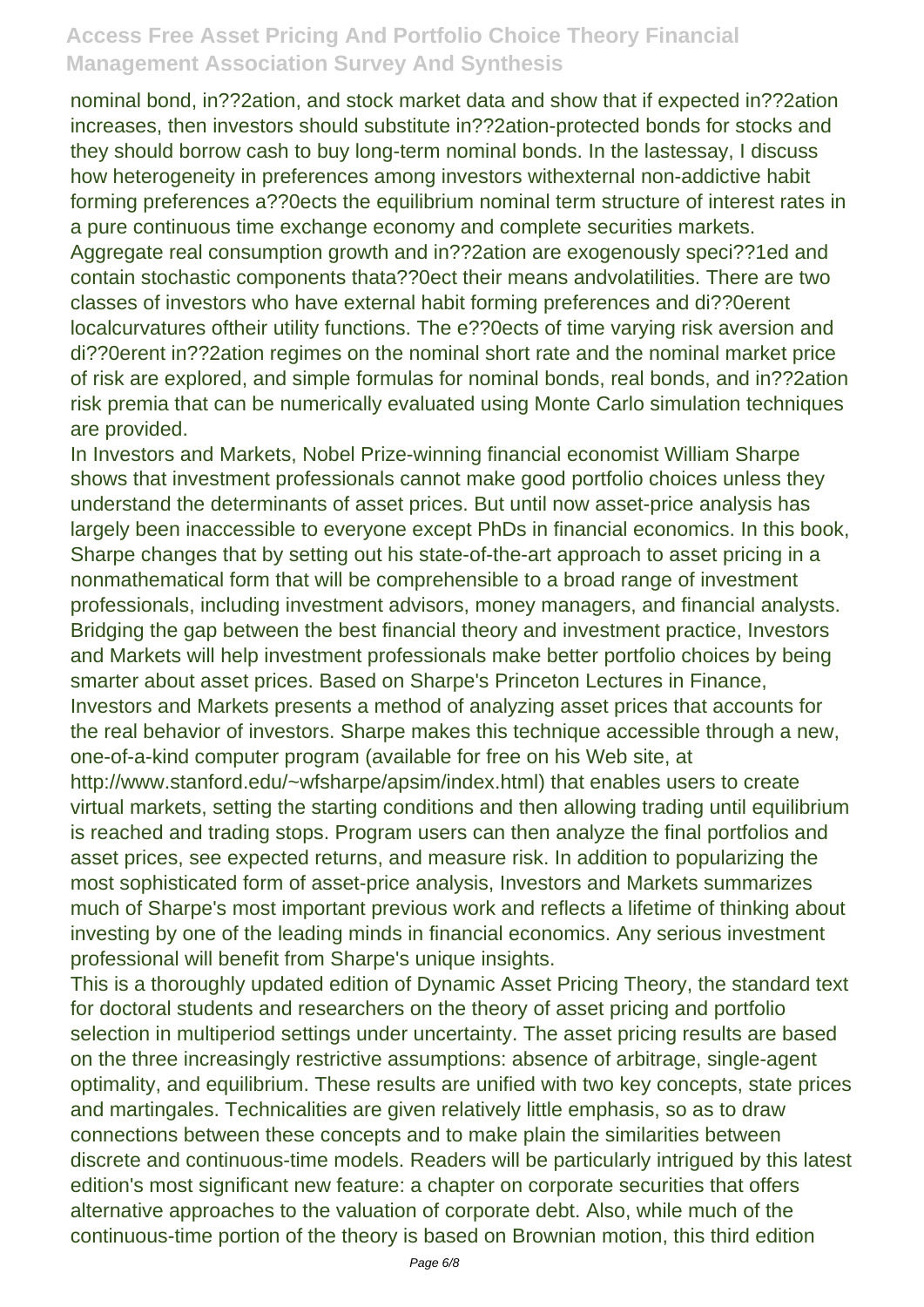introduces jumps--for example, those associated with Poisson arrivals--in order to accommodate surprise events such as bond defaults. Applications include termstructure models, derivative valuation, and hedging methods. Numerical methods covered include Monte Carlo simulation and finite-difference solutions for partial differential equations. Each chapter provides extensive problem exercises and notes to the literature. A system of appendixes reviews the necessary mathematical concepts. And references have been updated throughout. With this new edition, Dynamic Asset Pricing Theory remains at the head of the field.

In Asset Pricing and Portfolio Choice Theory, Kerry E. Back at last offers what is at once a welcoming introduction to and a comprehensive overview of asset pricing. Useful as a textbook for graduate students in finance, with extensive exercises and a solutions manual available for professors, the book will also serve as an essential reference for scholars and professionals, as it includes detailed proofs and calculations as section appendices. Topics covered include the classical results on single-period, discrete-time, and continuous-time models, as well as various proposed explanations for the equity premium and risk-free rate puzzles and chapters on heterogeneous beliefs, asymmetric information, non-expected utility preferences, and production models. The book includes numerous exercises designed to provide practice with the concepts and to introduce additional results. Each chapter concludes with a notes and references section that supplies pathways to additional developments in the field.

Never HIGHLIGHT a Book Again! Virtually all of the testable terms, concepts, persons, places, and events from the textbook are included. Cram101 Just the FACTS101 studyguides give all of the outlines, highlights, notes, and quizzes for your textbook with optional online comprehensive practice tests. Only Cram101 is Textbook Specific. Accompanys: 9780195380613 .

An introduction to the theory and methods of empirical asset pricing, integrating classical foundations with recent developments. This book offers a comprehensive advanced introduction to asset pricing, the study of models for the prices and returns of various securities. The focus is empirical, emphasizing how the models relate to the data. The book offers a uniquely integrated treatment, combining classical foundations with more recent developments in the literature and relating some of the material to applications in investment management. It covers the theory of empirical asset pricing, the main empirical methods, and a range of applied topics. The book introduces the theory of empirical asset pricing through three main paradigms: mean variance analysis, stochastic discount factors, and beta pricing models. It describes empirical methods, beginning with the generalized method of moments (GMM) and viewing other methods as special cases of GMM; offers a comprehensive review of fund performance evaluation; and presents selected applied topics, including a substantial chapter on predictability in asset markets that covers predicting the level of returns, volatility and higher moments, and predicting cross-sectional differences in returns. Other chapters cover production-based asset pricing, long-run risk models, the Campbell-Shiller approximation, the debate on covariance versus characteristics, and the relation of volatility to the cross-section of stock returns. An extensive reference section captures the current state of the field. The book is intended for use by graduate students in finance and economics; it can also serve as a reference for professionals.

In general, theories of portfolio choice and asset pricing let investors differ at most with respect to their preferences, their wealth and, possibly, their information sets. If there are multiple countries, however, the investment and consumption opportunity sets of investors depend on their country of residence. International portfolio choice and asset pricing theories attempt to understand how the existence of country-specific investment and consumption opportunity sets affect the portfolios held by investors and the expected returns of assets. In this paper, we